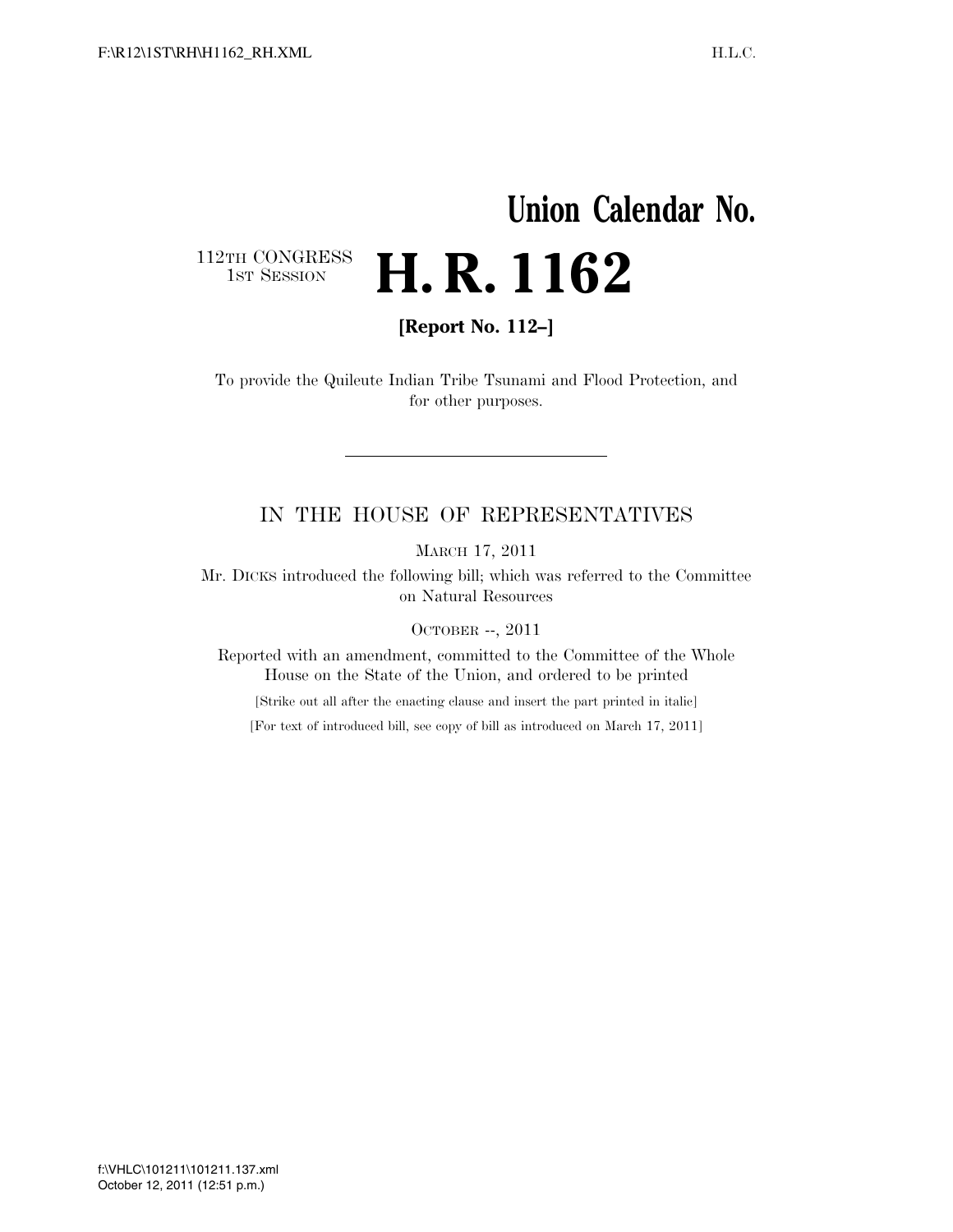## **A BILL**

To provide the Quileute Indian Tribe Tsunami and Flood Protection, and for other purposes.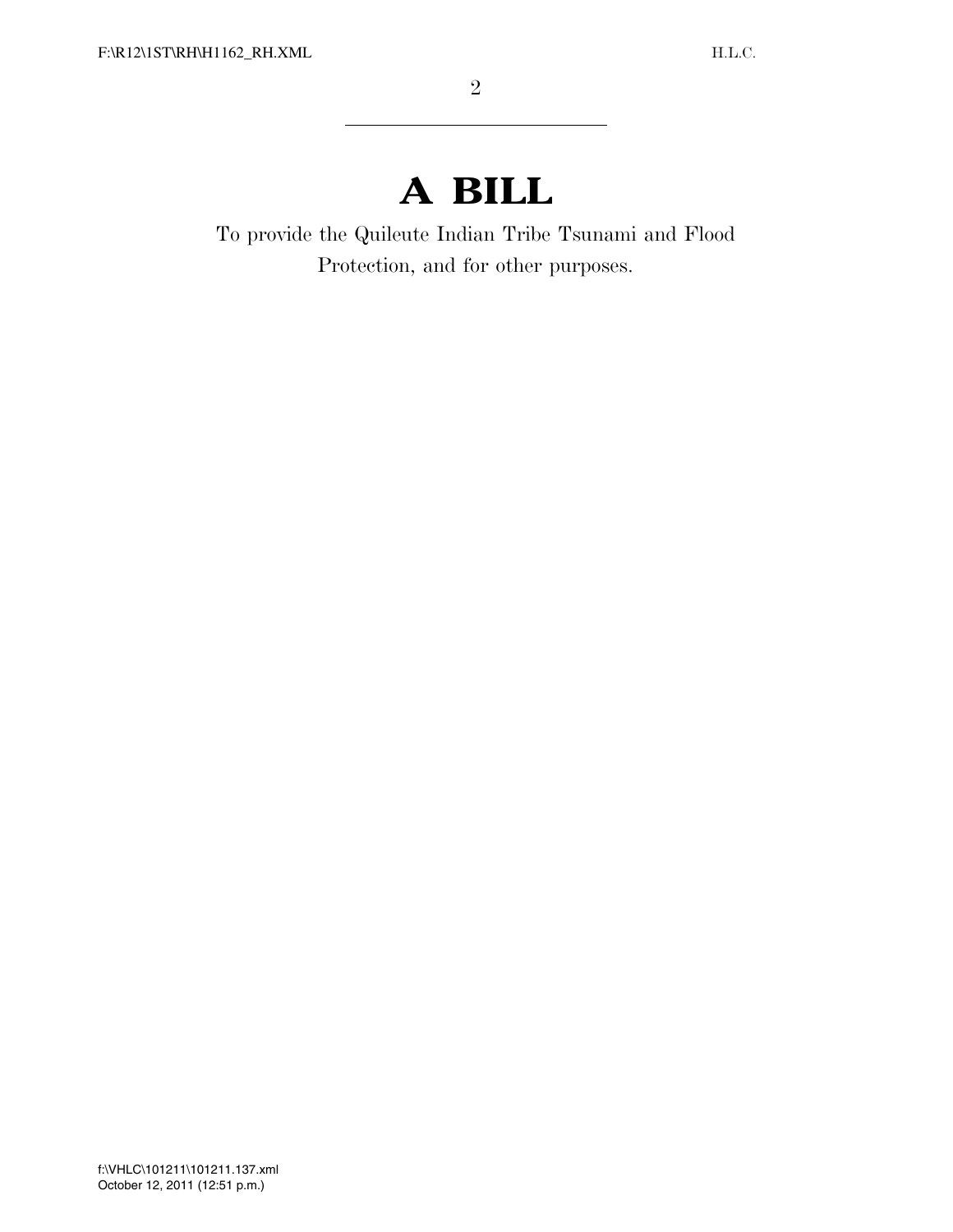| $\mathbf{1}$   | Be it enacted by the Senate and House of Representa-         |
|----------------|--------------------------------------------------------------|
| $\overline{2}$ | tives of the United States of America in Congress assembled, |
| 3              | SECTION 1. OLYMPIC NATIONAL PARK - QUILEUTE TRIBE.           |
| $\overline{4}$ | (a) DEFINITIONS.—In this section:                            |
| 5              | $(1)$ MAP.—The term "Map" means the map enti-                |
| 6              | tled "Olympic National Park and Quileute Reserva-            |
| 7              | tion Boundary Adjustment Map", numbered 149/                 |
| 8              | 80,059, and dated June 2010.                                 |
| 9              | (2) PARK.—The term "Park" means the Olympic                  |
| 10             | National Park, located in the State of Washington.           |
| 11             | RESERVATION.—The term "Reservation"<br>(3)                   |
| 12             | means the Quileute Indian Reservation, located on the        |
| 13             | Olympic Peninsula in the State of Washington.                |
| 14             | (4) SECRETARY.—The term "Secretary" means                    |
| 15             | the Secretary of the Interior.                               |
| 16             | $TRIBE. - The$ $term$ $"Tribe"$<br>(5)<br>the<br>means       |
| 17             | Quileute Indian Tribe in the State of Washington.            |
| 18             | (b) FINDINGS AND PURPOSE.-                                   |
| 19             | $(1)$ FINDINGS.—Congress finds that—                         |
| 20             | $(A)$ the Reservation is located on the west-                |
| 21             | ern coast of the Olympic Peninsula in the State              |
| 22             | of Washington, bordered by the Pacific Ocean to              |
| 23             | the west and the Park on the north, south, and               |
| 24             | east;                                                        |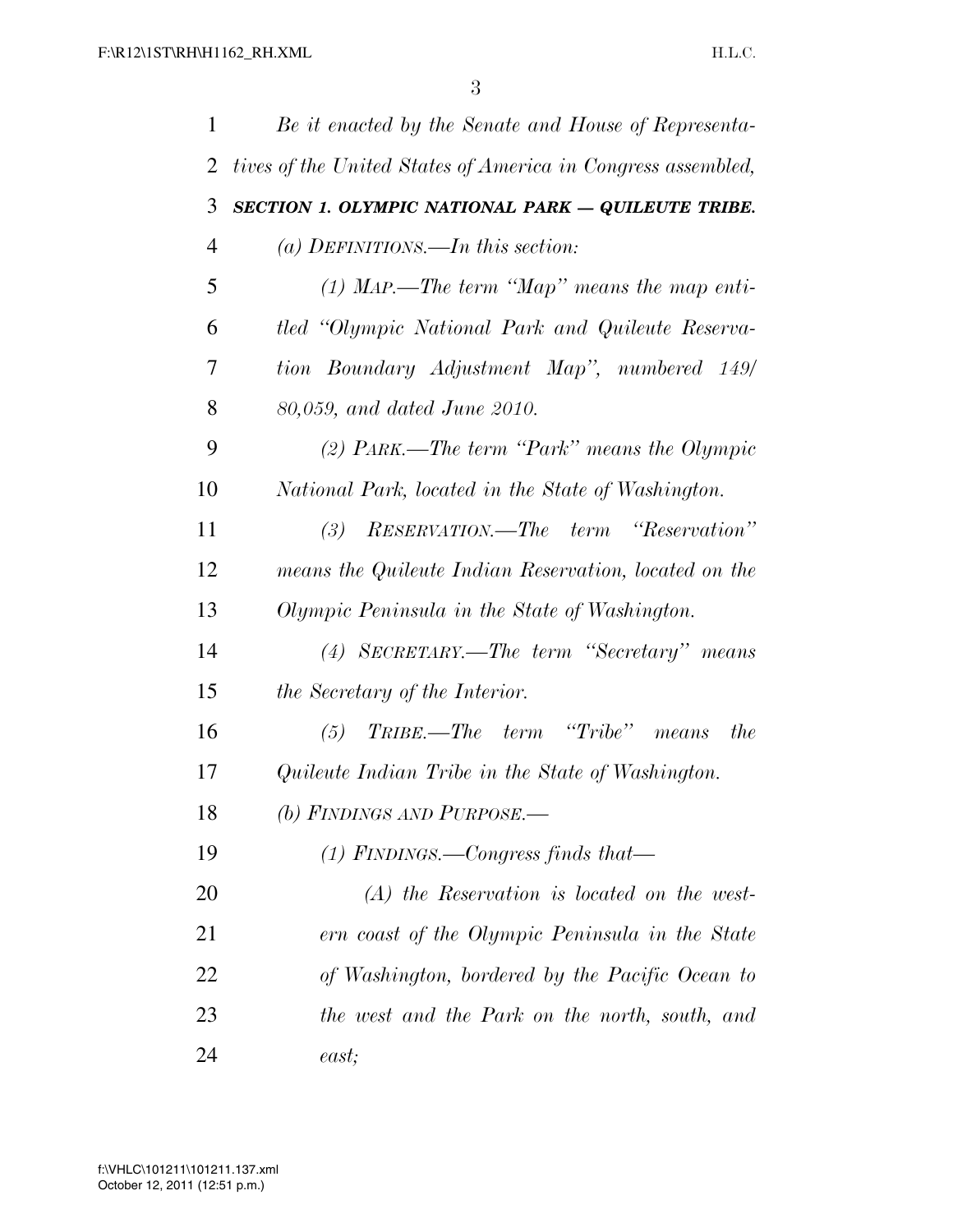| $\mathbf{1}$   | $(B)$ most of the Reservation village of La              |
|----------------|----------------------------------------------------------|
| $\overline{2}$ | Push is located within the coastal flood plain,          |
| 3              | with the Tribe's administrative buildings, school,       |
| $\overline{4}$ | elder center, and housing all located in a tsu-          |
| 5              | nami zone;                                               |
| 6              | $(C)$ for many decades, the Tribe and the                |
| 7              | Park have had a dispute over the Reservation             |
| 8              | boundaries along the Quillayute River;                   |
| 9              | $(D)$ in recent years, this dispute has inten-           |
| 10             | sified as the Tribe has faced an urgent need for         |
| 11             | additional lands for housing, schools, and other         |
| 12             | $\mathit{Triple}$<br>purposes outside the tsunami<br>and |
| 13             | Quillayute River flood zones; and                        |
| 14             | $(E)$ the lack of a settlement of this dispute           |
| 15             | threatens to adversely impact the public's exist-        |
| 16             | ing and future recreational use of several attrac-       |
| 17             | tions in the Park that are accessed by the               |
| 18             | <i>public's use of Reservation lands.</i>                |
| 19             | (2) PURPOSES.—The purposes of this Act are—              |
| 20             | $(A)$ to resolve the longstanding dispute                |
| 21             | along portions of the northern boundary of the           |
| 22             | <i>Quileute Indian Reservation;</i>                      |
| 23             | $(B)$ to clarify public use and access to                |
| 24             | Olympic National Park lands that are contig-             |
| 25             | <i>uous to the Reservation;</i>                          |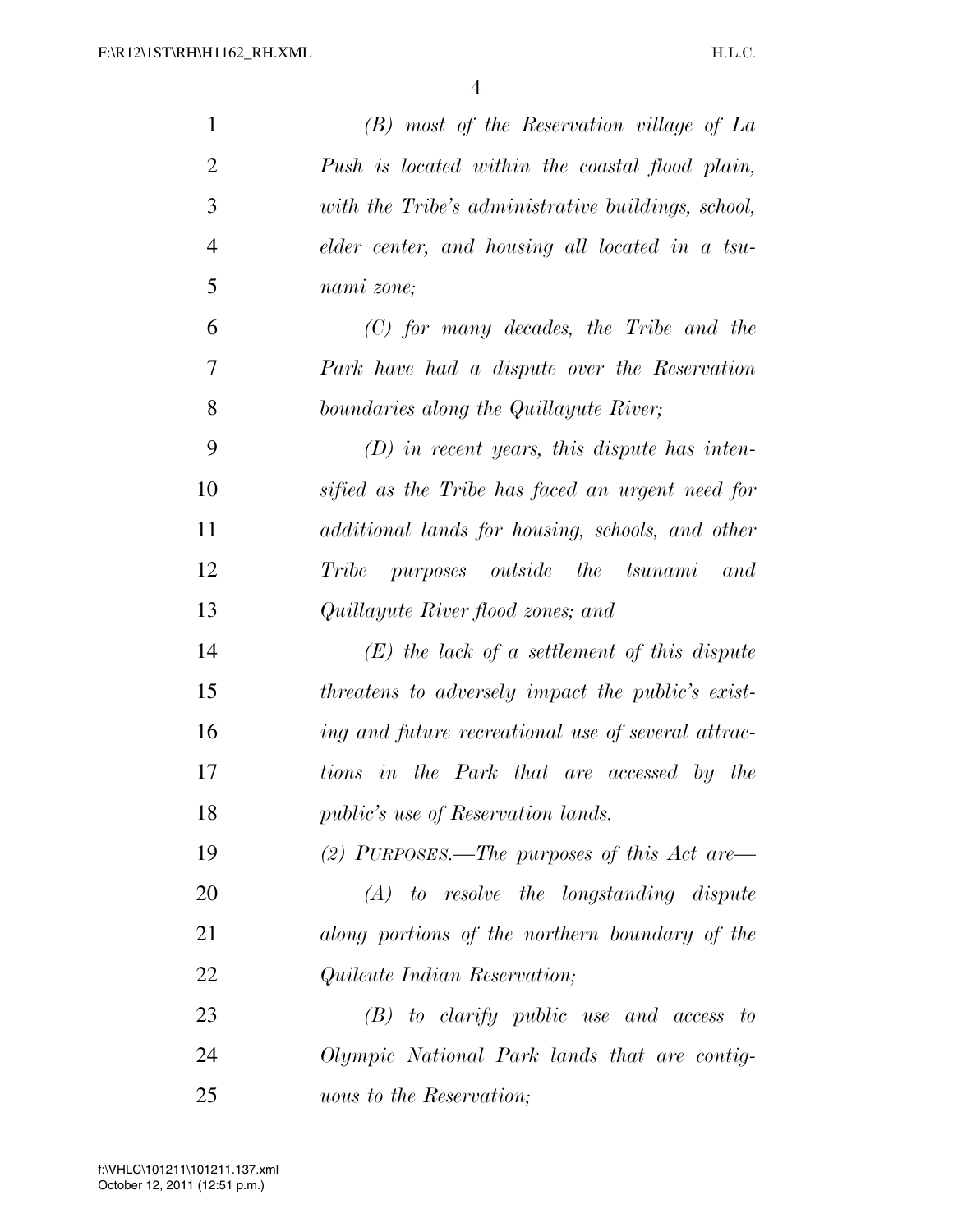| 1              | $(C)$ to provide the Quileute Indian Tribe           |
|----------------|------------------------------------------------------|
| $\overline{2}$ | with approximately 275 acres of land currently       |
| 3              | located within the Park and approximately 510        |
| 4              | acres of land along the Quillayute River, also       |
| 5              | within the Park;                                     |
| 6              | $(D)$ to adjust the wilderness boundaries to         |
| 7              | provide the Quileute Indian Tribe Tsunami and        |
| 8              | flood protection; and                                |
| 9              | $(E)$ through the land conveyance, to grant          |
| 10             | the Tribe access to land outside of tsunami and      |
| 11             | Quillayute River flood zones, and link existing      |
| 12             | Reservation land with Tribe land to the east of      |
| 13             | the Park.                                            |
| 14             | (c) REDESIGNATION OF FEDERAL WILDERNESS LAND,        |
| 15             | OLYMPIC NATIONAL PARK CONVEYANCE.-                   |
| 16             | (1) REDESIGNATION OF WILDERNESS.—Certain             |
| 17             | Federal land in the Park that was designated as part |
| 18             | of the Olympic Wilderness under title I of the Wash- |
| 19             | ington Park Wilderness Act of 1988 (Public Law       |
| 20             | 100–668; 102 Stat. 3961; 16 U.S.C. 1132 note) and    |
| 21             | comprises approximately 222 acres, as generally de-  |
| 22             | picted on the Map is hereby no longer designated as  |
| 23             | wilderness, and is no longer a component of the Na-  |
| 24             | tional Wilderness Preservation System under the Wil- |
| 25             | derness $Act$ (16 U.S.C. 1131 et seq.).              |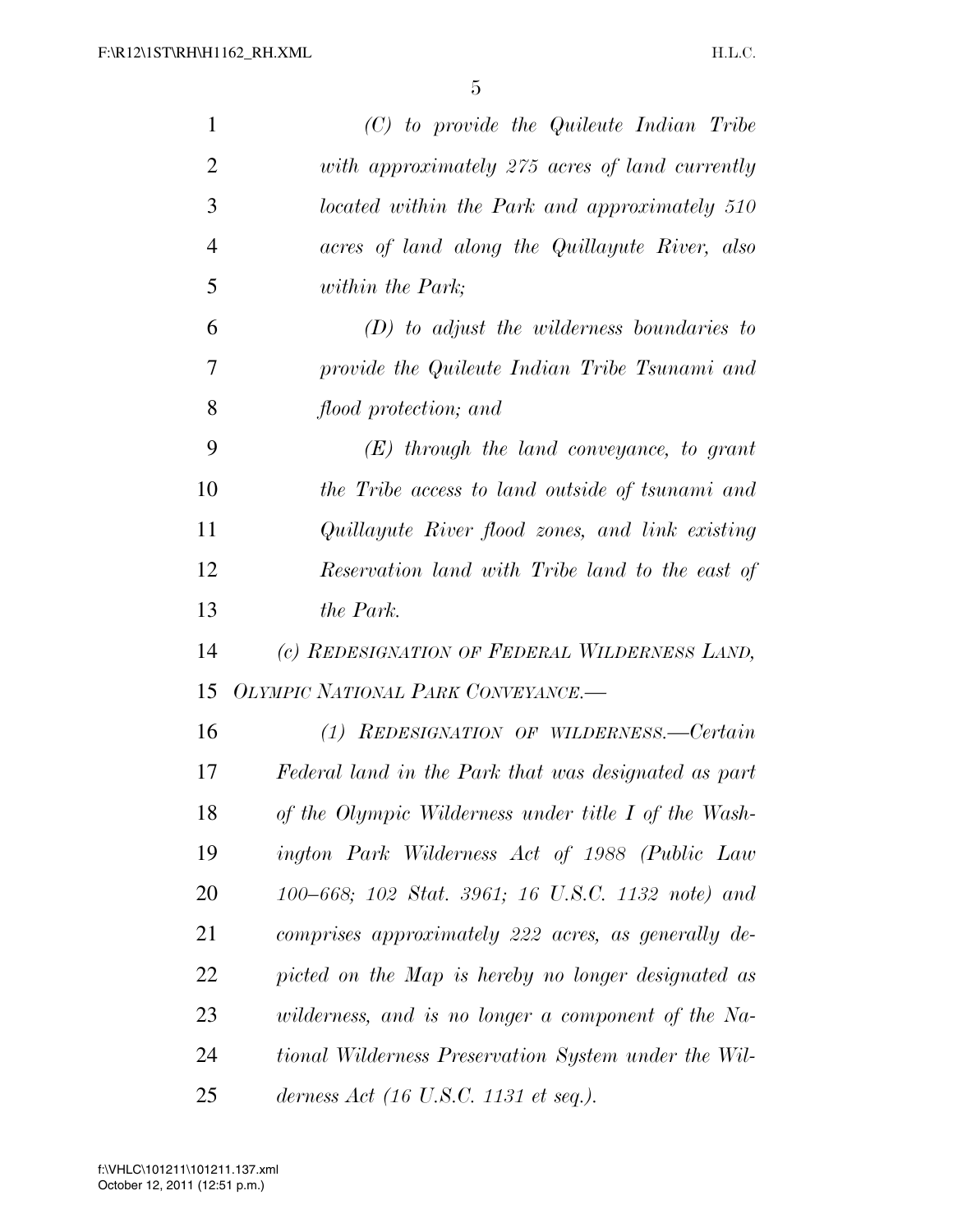| $\mathbf{1}$   | (2) LANDS TO BE HELD IN TRUST.—All right,               |
|----------------|---------------------------------------------------------|
| $\overline{2}$ | title, and interest of the United States in and to the  |
| 3              | approximately 510 acres generally depicted on the       |
| $\overline{4}$ | Map as "Northern Lands", and the approximately          |
| 5              | 275 acres generally depicted on the Map as "Southern"   |
| 6              | Lands", are declared to be held in trust by the United  |
| 7              | States for the benefit of the Tribe without any further |
| 8              | action by the Secretary.                                |
| 9              | (3) BOUNDARY ADJUSTMENT; SURVEY.—The Sec-               |
| 10             | retary shall—                                           |
| 11             | $(A)$ adjust the boundaries of Olympic Wil-             |
| 12             | derness and the Park to reflect the change in sta-      |
| 13             | tus of Federal lands under paragraph (2); and           |
| 14             | $(B)$ as soon as practicable after the date of          |
| 15             | enactment of this section, conduct a survey, de-        |
| 16             | fining the boundaries of the Reservation and            |
| 17             | Park, and of the Federal lands taken into and           |
| 18             | held in trust that are adjacent to the north and        |
| 19             | south bank of the Quillayute River as depicted          |
| 20             | on the Map as "Northern Lands".                         |
| 21             | (4) LAW APPLICABLE TO CERTAIN LAND.—The                 |
| 22             | land taken into trust under this subsection shall not   |
| 23             | be subject to any requirements for valuation, ap-       |
| 24             | praisal, or equalization under any Federal law.         |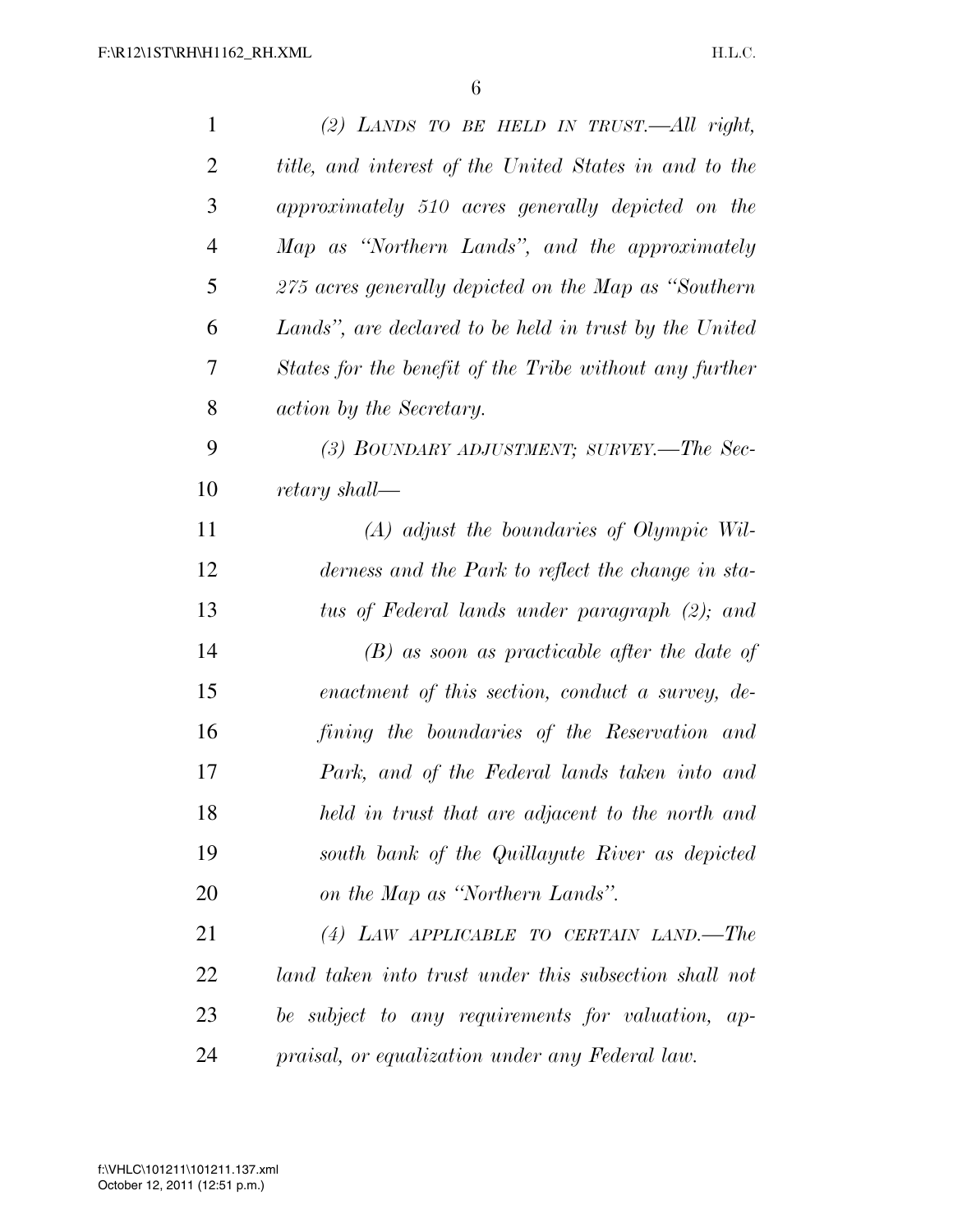*(d) NON-FEDERAL LAND CONVEYANCE.—Upon com- pletion and acceptance of an environmental hazard assess- ment, the Secretary shall take into trust for the benefit of the Tribe certain non-Federal land owned by the Tribe, con- sisting of approximately 184 acres, as depicted on the Map as ''Eastern Lands'', such non-Federal land shall be des-ignated as part of the Reservation.* 

*(e) MAP REQUIREMENTS.—* 

 *(1) AVAILABILITY OF INITIAL MAP.—The Sec- retary shall make the Map available for public inspec- tion in appropriate offices of the National Park Serv- ice. The Map shall also depict any non-Federal land currently owned by the Tribe which is being placed in trust under this section.* 

 *(2) REVISED MAP.—Not later than one year after the date of the land transaction in subsections (d) and (e), the Secretary shall submit to the Committee on Energy and Natural Resources of the Senate and Committee on Natural Resources of the House of Rep-resentatives a revised map that depicts—* 

 *(A) the Federal and non-Federal land taken into trust under this section and the Second Beach Trail; and* 

 *(B) the actual boundaries of the Park as modified by the land conveyance.*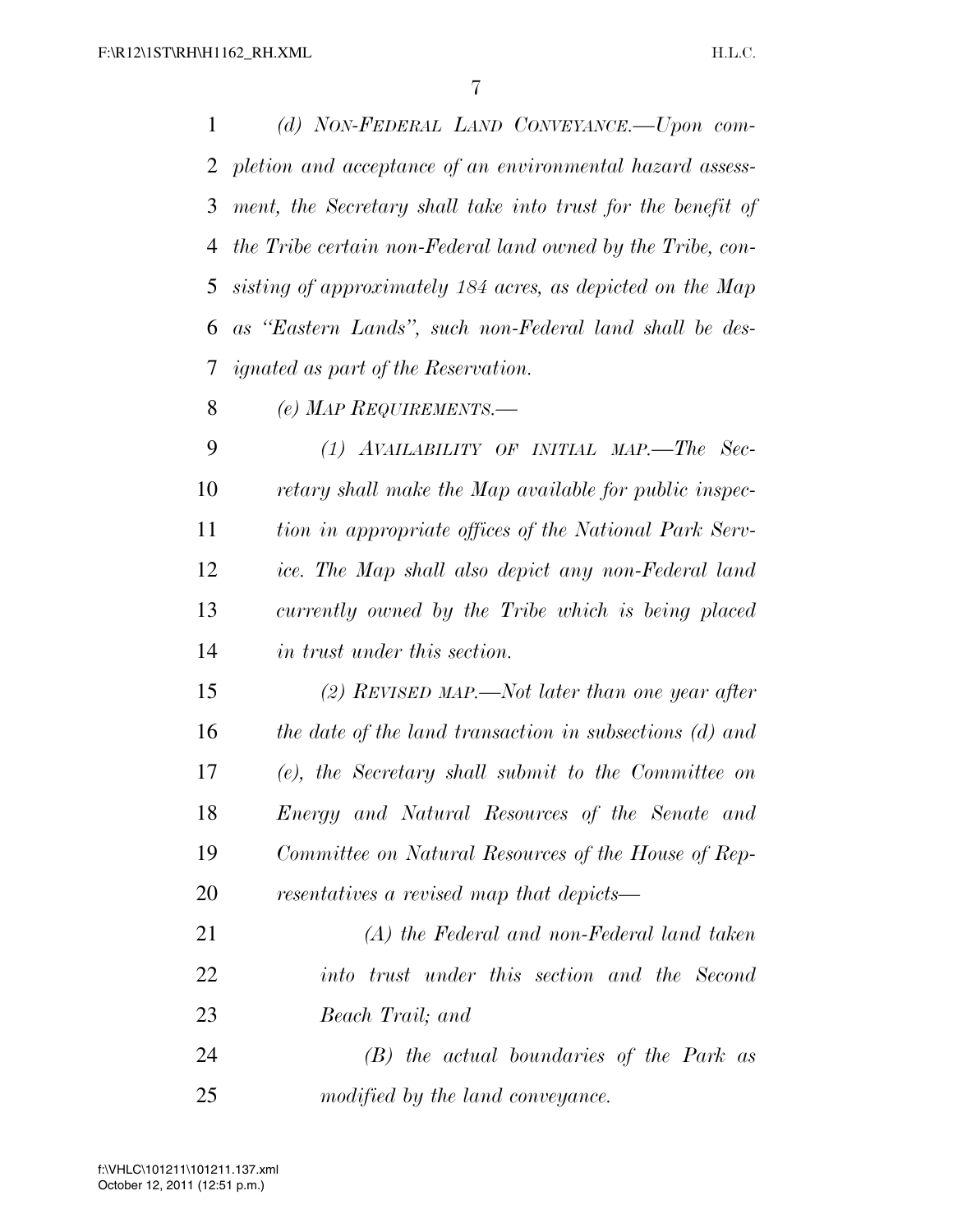|              | (f) JURISDICTION.—The land conveyed to the Tribe by             |
|--------------|-----------------------------------------------------------------|
|              | 2 this section shall be designated as part of the Quileute Res- |
|              | 3 ervation and placed in the following jurisdictions:           |
| 4            | $(1)$ TRUST LAND.—The same Federal, State, and                  |
| 5            | Tribe jurisdiction as on all other trust lands within           |
| 6            | the Reservation, so long as the exercise of such juris-         |
| 7            | diction does not conflict with the terms of the ease-           |
| 8            | ment described in subsection $(q)$ below.                       |
| $\mathbf{A}$ | 777<br>$(0)$ Horn HUNTAR CHICAL<br>$\mathbf{D}$                 |

 *(2) TRIBE JURISDICTION.—Park visitors shall remain subject to the jurisdiction of the Tribe while on the Second Beach parking lot, on those portions of the Second Beach Trail on the Reservation, and Ri- alto Spit, to the same extent that such visitors are subject to the Tribe's jurisdiction elsewhere on the Reservation.* 

 *(g) GRANT OF EASEMENT IN CONNECTION WITH LAND CONVEYANCE.—* 

 *(1) EASEMENT REQUIRED.—The conveyances under subsection (c)(2) shall be subject to the condi-tions described in this subsection.* 

 *(2) REQUIRED RIGHTS UNDER EASEMENT.—Any easement granted under this subsection must contain the following express terms:*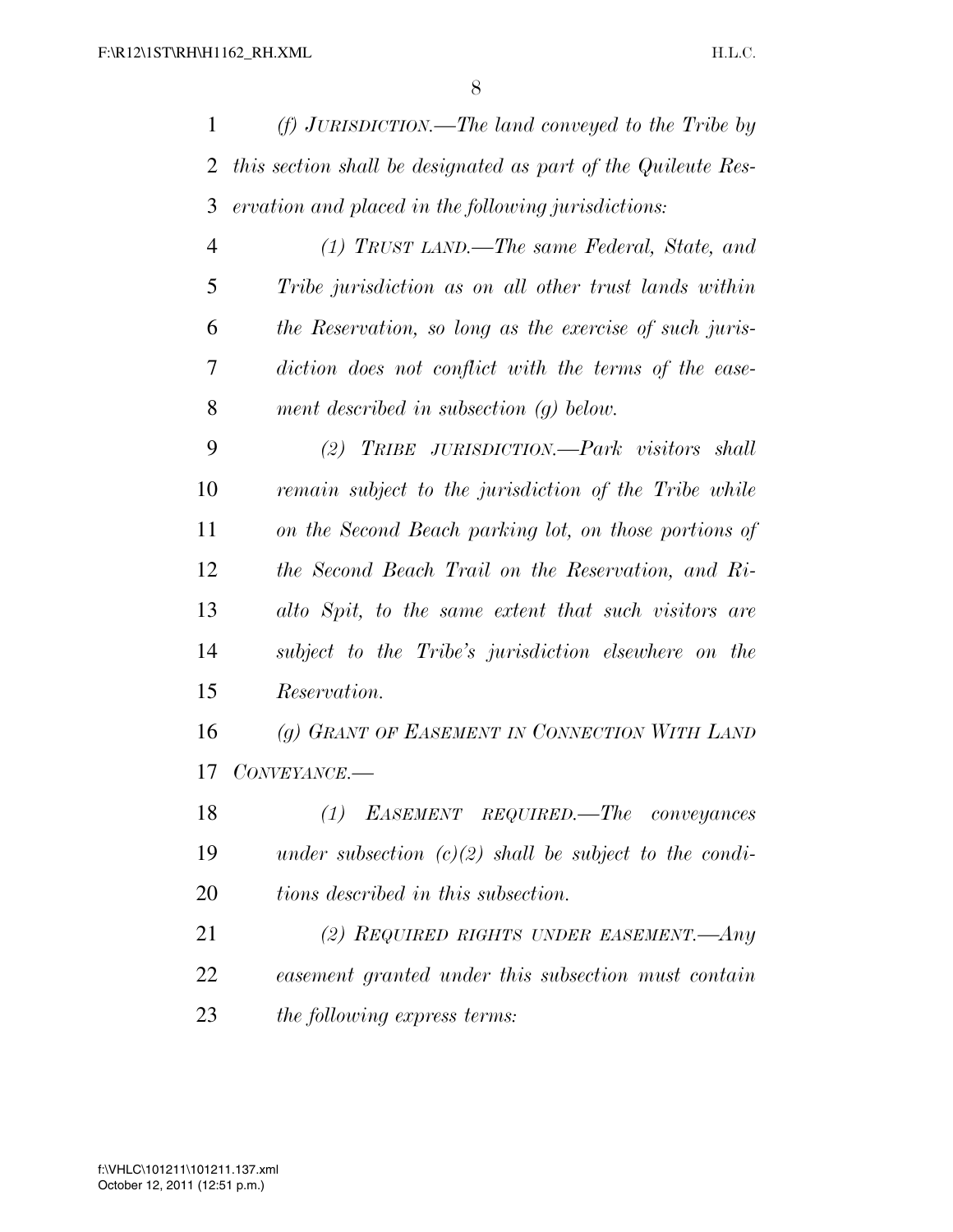| $\mathbf{1}$   | (A) NO IMPACT ON EXISTING RIGHTS. $-An$                 |
|----------------|---------------------------------------------------------|
| $\overline{2}$ | easement shall not limit the Tribe's treaty rights      |
| 3              | or other existing rights.                               |
| $\overline{4}$ | $(B)$ RETENTION OF RIGHTS.—The Tribe re-                |
| 5              | tains the right to enforce its rules against visi-      |
| 6              | tors for disorderly conduct, drug and alcohol use,      |
| 7              | use or possession of firearms, and other disrup-        |
| 8              | tive behaviors.                                         |
| 9              | (C)<br>MONITORING OF EASEMENT CONDI-                    |
| 10             | TIONS.—The Park has the right, with prior no-           |
| 11             | tice to the Tribe, to access lands conveyed to the      |
| 12             | Tribe for purposes of monitoring compliance             |
| 13             | with any easement made under this subsection.           |
| 14             | (3) EXEMPTION FOR SUBSECTION (d) LAND.                  |
| 15             | The non-Federal land owned by the Tribe and being       |
| 16             | placed into trust by the Secretary in accordance with   |
| 17             | subsection (d) shall not be included in, or subject to, |
| 18             | any easement or condition specified in this sub-        |
| 19             | section.                                                |
| 20             | (4) REQUIRED TERMS AND CONDITIONS.—The                  |
| 21             | following specified land areas shall be subject to the  |
| 22             | following easement conditions:                          |
| 23             | (A) CONDITIONS ON NORTHERN LAND.                        |
| 24             | Certain land that will be added to the northern         |
| 25             | boundary of the Reservation by the land convey-         |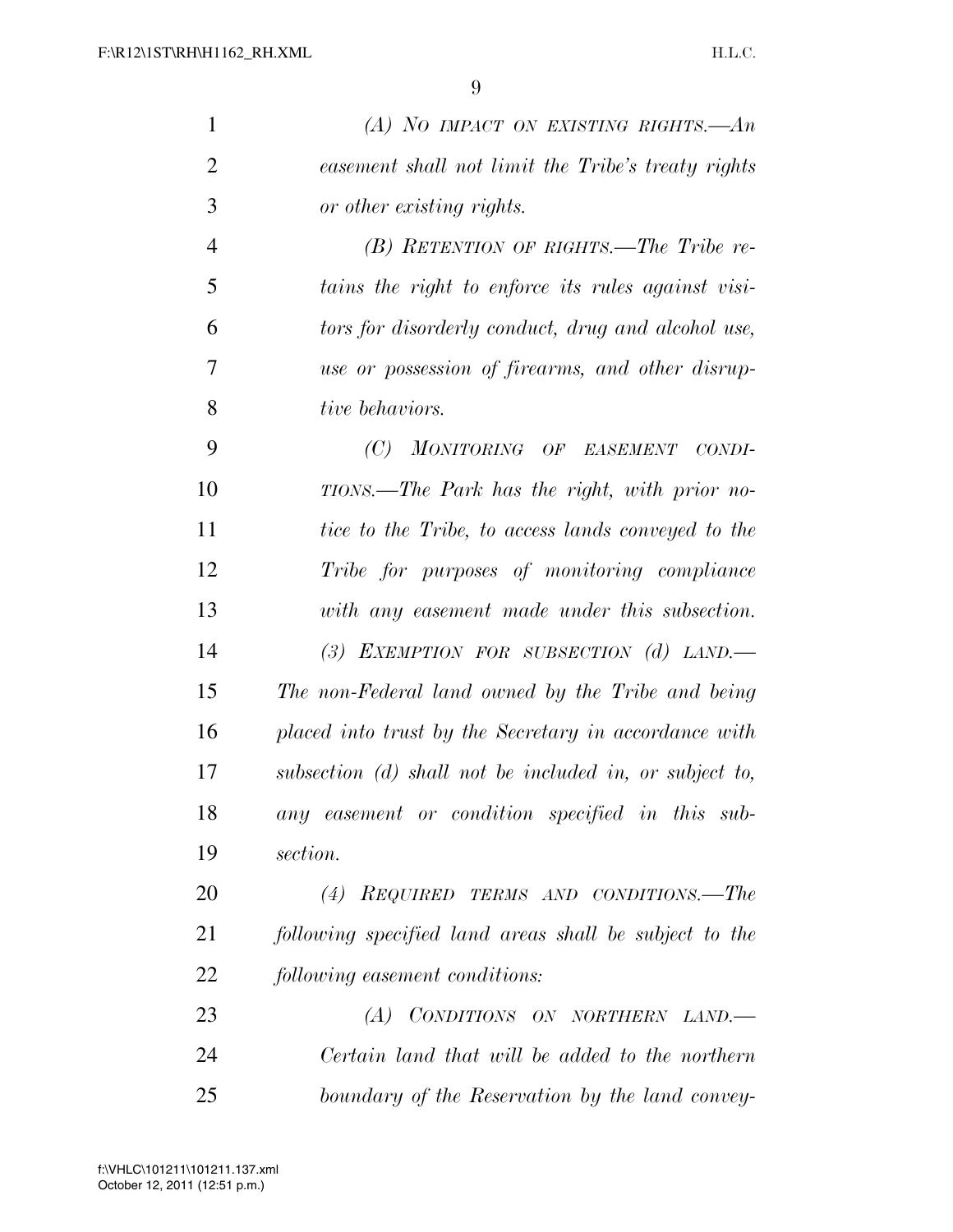| $\mathbf{1}$   | ance, from Rialto Beach to the east line of Sec- |
|----------------|--------------------------------------------------|
| $\overline{2}$ | tion 23, shall be subject to an easement, which  |
| 3              | shall contain the following requirements:        |
| $\overline{4}$ | $(i)$ The Tribe may lease or encumber            |
| 5              | the land, consistent with their status as        |
| 6              | trust lands, provided that the Tribe ex-         |
| 7              | pressly subjects the conveyance or author-       |
| 8              | ized use to the terms of the easement.           |
| 9              | (ii) The Tribe may place temporary,              |
| 10             | seasonal camps on the land, but shall not        |
| 11             | place or construct commercial residential,       |
| 12             | industrial, or other permanent buildings or      |
| 13             | structures.                                      |
| 14             | ( <i>iii</i> ) Roads on the land on the date of  |
| 15             | enactment of this Act may be maintained or       |
| 16             | improved, but no major improvements or           |
| 17             | road construction may occur, and any road        |
| 18             | improvements, temporary camps, or other          |
| 19             | uses of these lands shall not interfere with     |
| 20             | <i>its use as a natural wildlife corridor.</i>   |
| 21             | $(iv)$ The Tribe may authorize Tribe             |
| 22             | members and third parties to engage in rec-      |
| 23             | reational, ceremonial, or treaty uses of the     |
| 24             | land provided that the Tribe adopts and en-      |
| 25             | forces regulations permanently prohibiting       |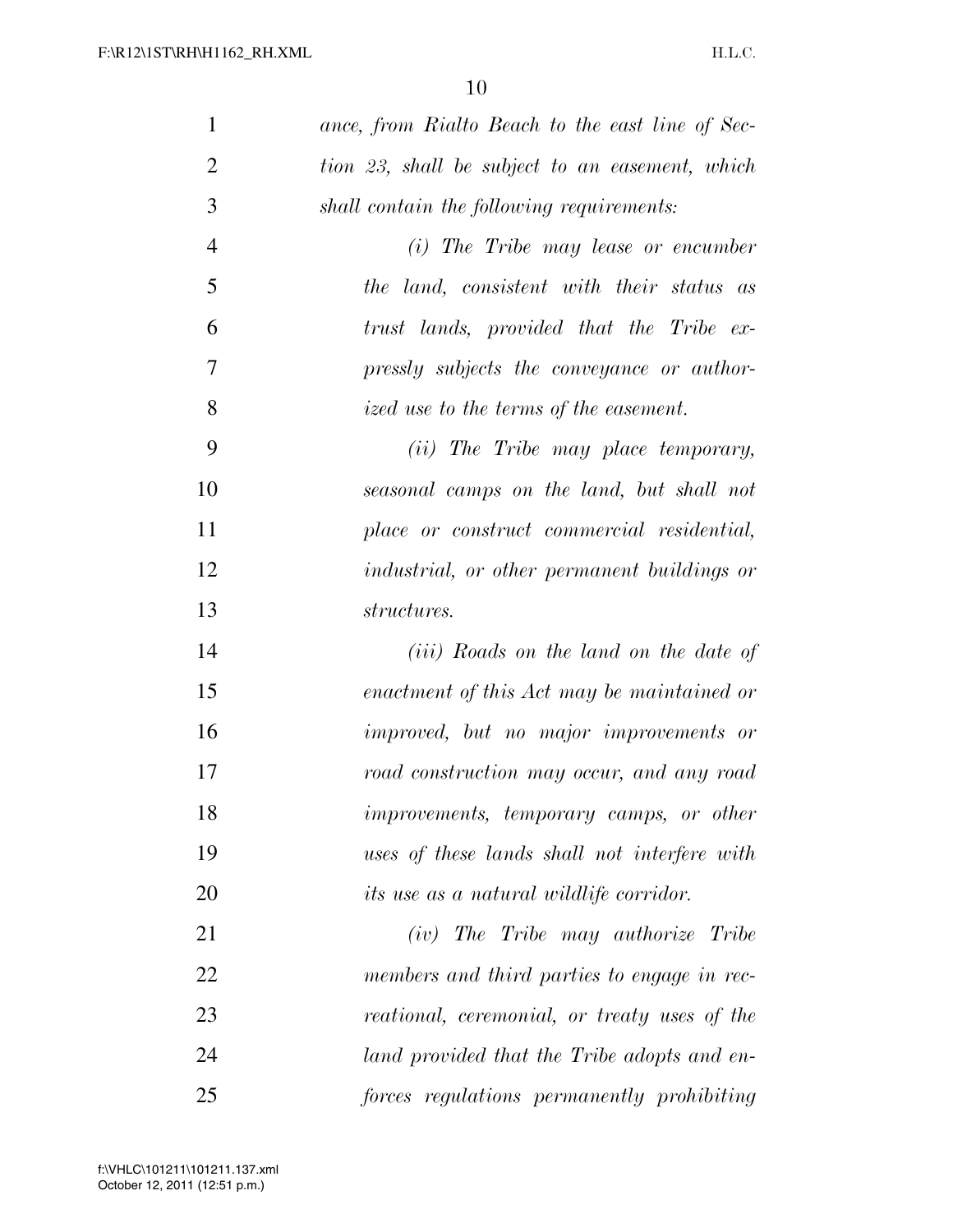| $\mathbf{1}$   | the use of firearms in the Thunder Field              |
|----------------|-------------------------------------------------------|
| $\overline{2}$ | area, and any areas south of the Quillayute           |
| 3              | River as depicted on the Map.                         |
| $\overline{4}$ | $(v)$ The Tribe may exercise its sov-                 |
| 5              | ereign right to fish and gather along the             |
| 6              | Quillayute River in the Thunder Field area.           |
| 7              | $(vi)$ The Tribe may, consistent with                 |
| 8              | any applicable Federal law, engage in ac-             |
| 9              | <i>tivities reasonably related to the restoration</i> |
| 10             | and protection of the Quillayute River and            |
| 11             | <i>its tributaries and streams, weed control,</i>     |
| 12             | fish and wildlife habitat improvement,                |
| 13             | Quillayute River or streambank stabiliza-             |
| 14             | tion, and flood control. The Tribe and the            |
| 15             | Park shall conduct joint planning and co-             |
| 16             | ordination for Quillayute River restoration           |
| 17             | projects, including streambank stabilization          |
| 18             | and flood control.                                    |
| 19             | (vii) Park officials and visitors shall               |
| 20             | have access to engage in activities along             |
| 21             | and in the Quillayute River and Dickey                |
| 22             | River that are consistent with past rec-              |
| 23             | reational uses, and the Tribe shall allow the         |
| 24             | public to use and access the Dickey River,            |
| 25             | and Quillayute River along the north bank,            |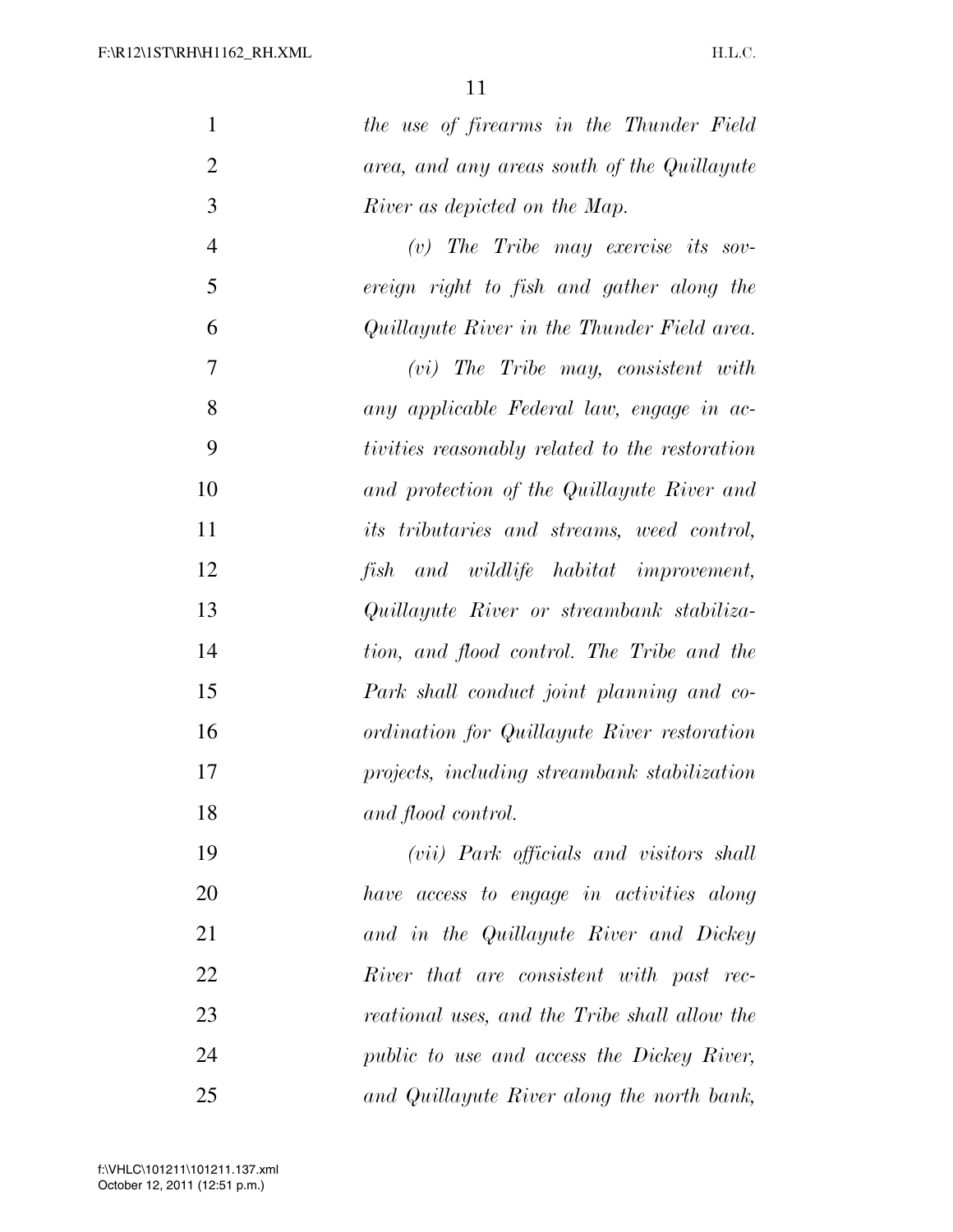| regardless of future changes in the     |  |  |  |
|-----------------------------------------|--|--|--|
| Quillayute River or Dickey River align- |  |  |  |
| ment.                                   |  |  |  |

| $\overline{4}$ | (viii) Park officials and visitors shall      |
|----------------|-----------------------------------------------|
| $\overline{5}$ | have access to, and shall be allowed to en-   |
| 6              | gage in, activities on Tribal lands at Rialto |
| 7              | Spit that are consistent with past rec-       |
| 8              | reational uses, and the Tribe shall have ac-  |
| -9             | cess to Park lands at Rialto Beach so that    |
| 10             | the Tribe may access and use the jetty at     |
| 11             | Rialto Beach.                                 |

 *(B) CONDITIONS ON SECOND BEACH TRAIL AND ACCESS.—Certain Quileute Reservation land along the boundary between the Park and the southern portion of the Reservation, encom- passing the Second Beach trailhead, parking area, and Second Beach Trail, shall be subject to a conservation and management easement, as well as any other necessary agreements, which shall implement the following provisions:* 

 *(i) The Tribe shall allow Park officials and visitors to park motor vehicles at the Trail parking area existing on the date of enactment of this Act and to access the por-tion of the Trail located on Tribal lands,*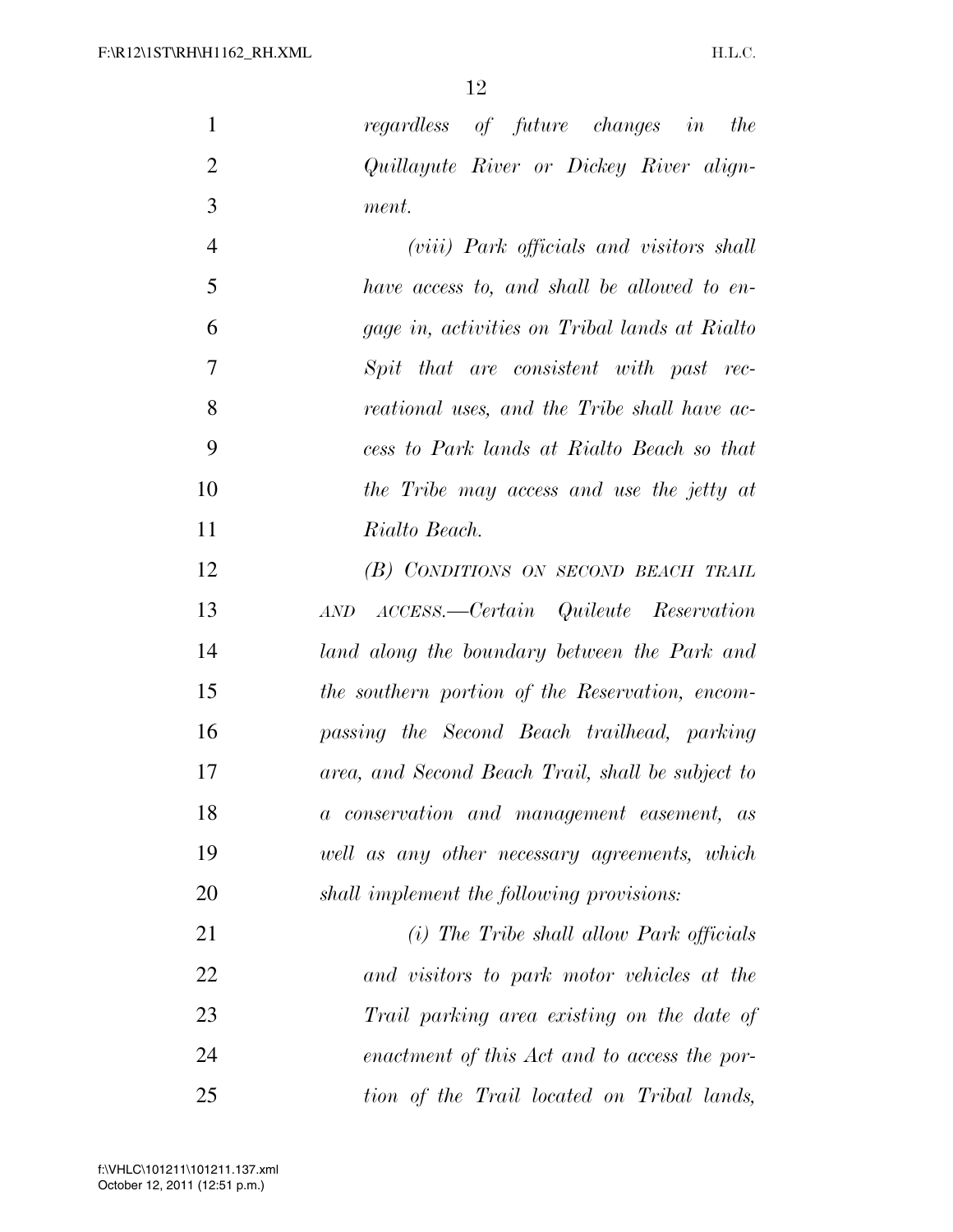| $\mathbf{1}$   | and the Park shall be responsible for the       |
|----------------|-------------------------------------------------|
| $\overline{2}$ | costs of maintaining existing parking access    |
| 3              | to the Trail.                                   |
| $\overline{4}$ | $(ii)$ The Tribe shall grant Park offi-         |
| 5              | cials and visitors the right to peacefully use  |
| 6              | and maintain the portion of the Trail that      |
| 7              | is on Tribal lands, and the Park shall be re-   |
| 8              | sponsible for maintaining the Trail and         |
| 9              | shall seek advance written approval from        |
| 10             | the Tribe before undertaking any major          |
| 11             | Trail repairs.                                  |
| 12             | ( <i>iii</i> ) The Park officials and the Tribe |
| 13             | shall conduct joint planning and coordina-      |
| 14             | tion regarding any proposed relocation of       |
| 15             | the Second Beach trailhead, the parking lot,    |
| 16             | or other portions of the Trail.                 |
| 17             | (iv) The Tribe shall avoid altering the         |
| 18             | forested landscape of the Tribe-owned           |
| 19             | headlands between First and Second Beach        |
| 20             | in a manner that would adversely impact         |
| 21             | or diminish the aesthetic and natural expe-     |
| 22             | rience of users of the Trail.                   |
| 23             | $(v)$ The Tribe shall reserve the right to      |
| 24             | make improvements or undertake activities       |
| 25             | at the Second Beach headlands that are rea-     |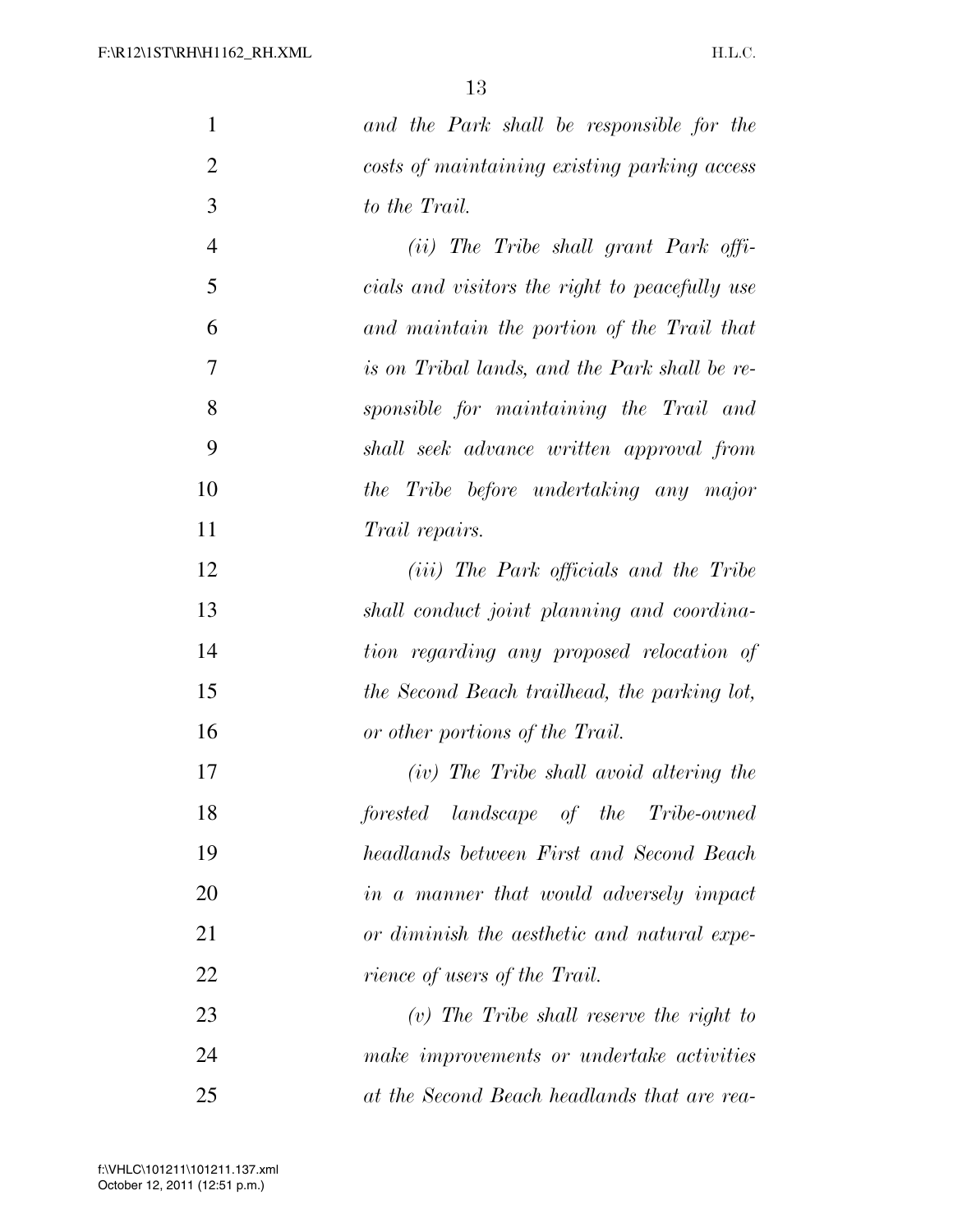| $\mathbf{1}$   | sonably related to enhancing fish habitat,      |
|----------------|-------------------------------------------------|
| $\overline{2}$ | improving or maintaining the Tribe's            |
| 3              | hatchery program, or alterations that are       |
| $\overline{4}$ | reasonably related to the protection of the     |
| 5              | health and safety of Tribe members and the      |
| 6              | general public.                                 |
| $\tau$         | $(vi)$ The Park officials, after consulta-      |
| 8              | tion with the Tribe, may remove hazardous       |
| 9              | or fallen trees on the Tribal-owned Second      |
| 10             | Beach headlands to the extent necessary to      |
| 11             | clear or safeguard the Trail, provided that     |
| 12             | such trees are not removed from Tribal          |
| 13             | lands.                                          |
| 14             | (vii) The Park officials and the Tribe          |
| 15             | shall negotiate an agreement for the design,    |
| 16             | location, construction, and maintenance of      |
| 17             | a gathering structure in the Second Beach       |
| 18             | headlands overlook for the benefit of Park      |
| 19             | visitors and the Tribe, if such a structure is  |
| 20             | proposed to be built.                           |
| 21             | $(C)$ SOUTHERN LANDS EXEMPT.—All other          |
| 22             | land conveyed to the Tribe along the southern   |
| 23             | boundary of the Reservation under this section  |
| 24             | shall not be subject to any easements or condi- |
| 25             | tions, and the natural conditions of such land  |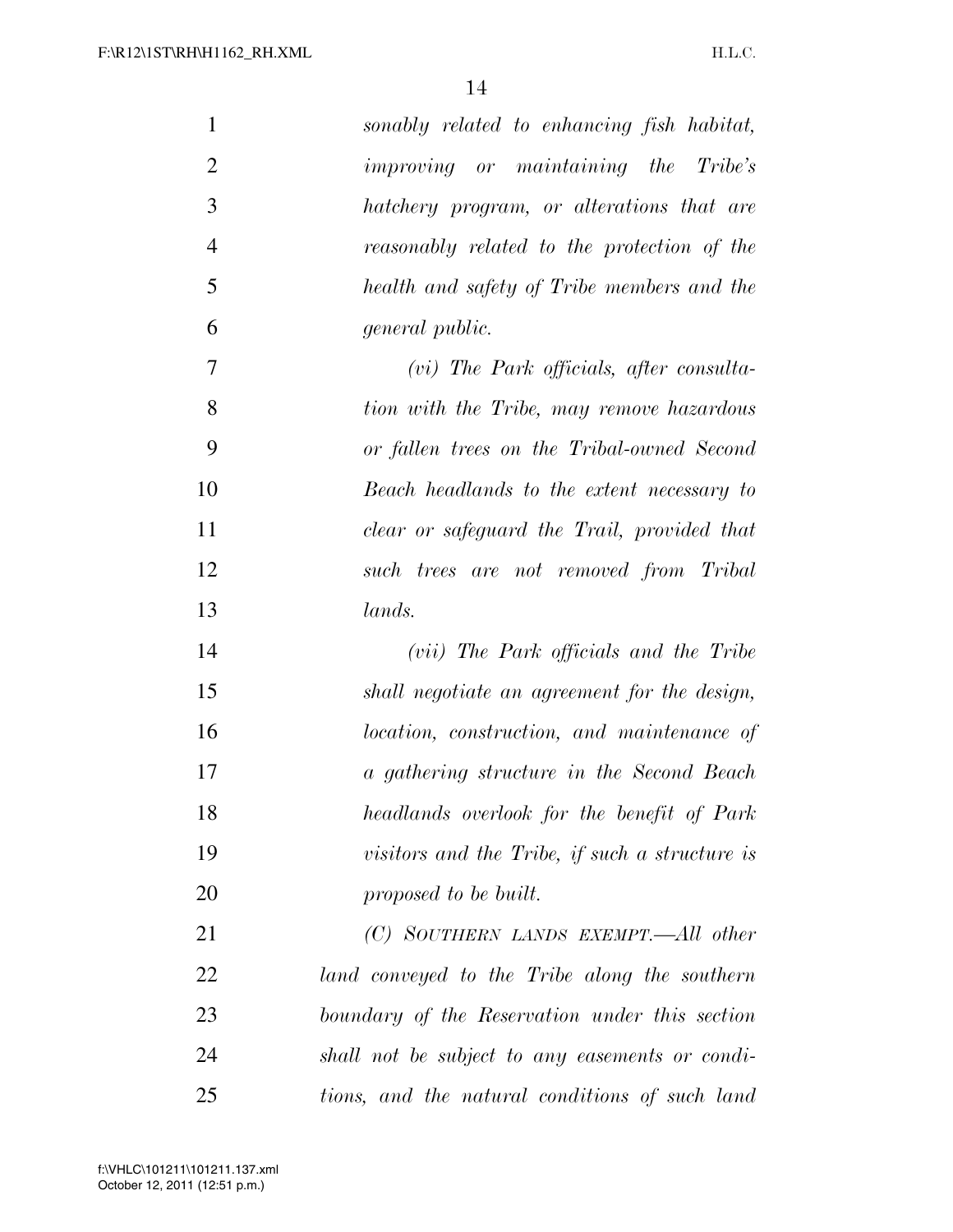| $\mathbf{1}$   | may be altered to allow for the relocation of             |
|----------------|-----------------------------------------------------------|
| $\overline{2}$ | Tribe members and structures outside the tsu-             |
| 3              | nami and Quillayute River flood zones.                    |
| $\overline{4}$ | (D) PROTECTION OF INFRASTRUCTURE.-                        |
| 5              | Nothing in this Act is intended to require the            |
| 6              | modification of the parklands and resources ad-           |
| 7              | <i>jacent to the transferred Federal lands. The Tribe</i> |
| 8              | shall be responsible for developing its lands in a        |
| 9              | manner that reasonably protects its property              |
| 10             | and facilities from adjacent parklands by locat-          |
| 11             | ing buildings and facilities an adequate distance         |
| 12             | from parklands to prevent damage to these facili-         |
| 13             | ties from such threats as hazardous trees and             |
| 14             | <i>wildfire.</i>                                          |
| 15             | (h) EFFECT OF LAND CONVEYANCE ON CLAIMS.—                 |
| 16             | $(1)$ CLAIMS EXTINGUISHED. - Upon the date of             |
| 17             | the land conveyances under subsections $(d)$ and $(e)$    |
| 18             | and the placement of conveyed lands into trust for the    |
| 19             | benefit of the Tribe, any claims of the Tribe against     |
| 20             | the United States, the Secretary, or the Park relating    |
| 21             | to the Park's past or present ownership, entry, use,      |
| 22             | surveys, or other activities are deemed fully satisfied   |
| 23             | and extinguished upon a formal Tribal Council reso-       |
|                |                                                           |

*lution, including claims related to the following:*